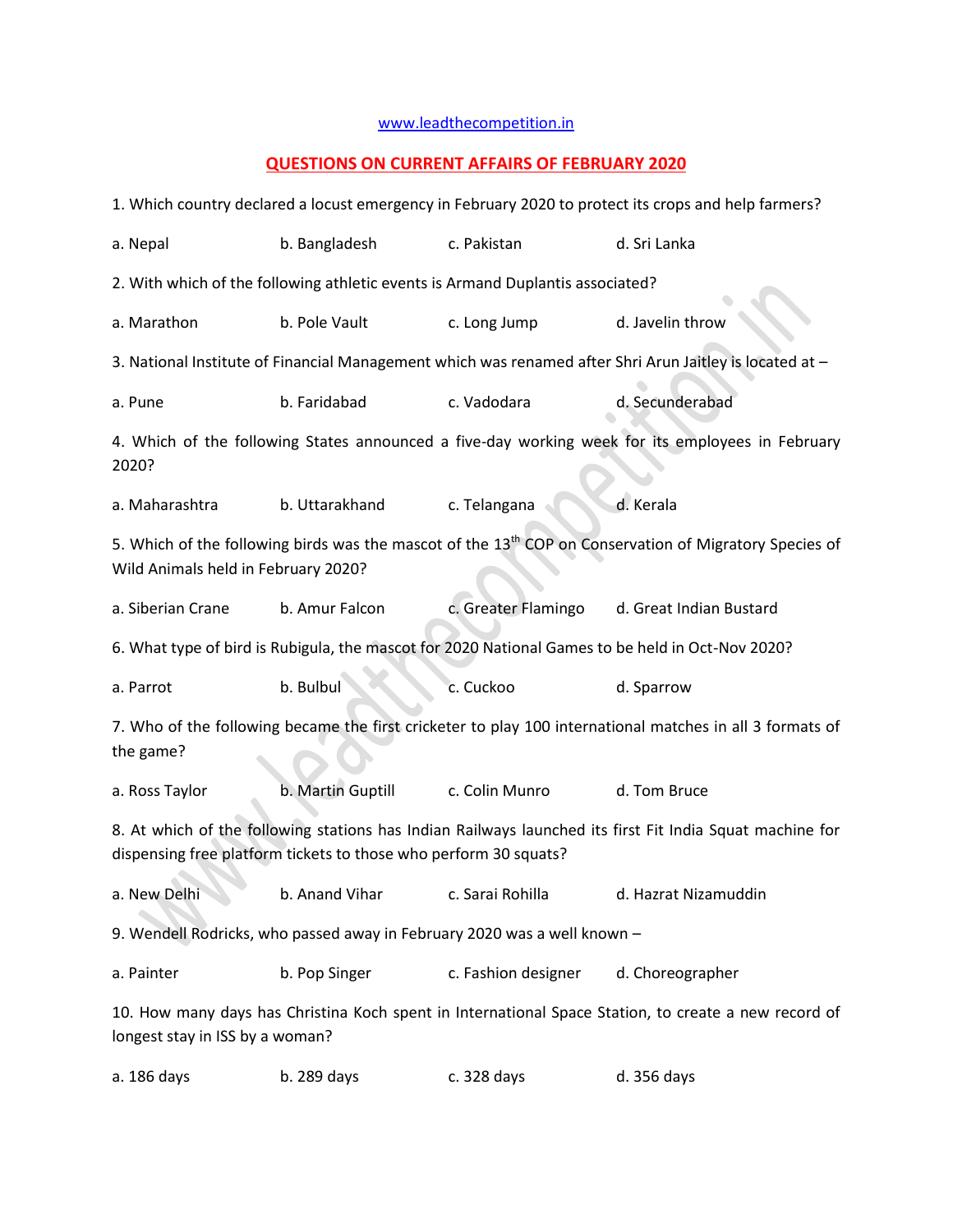11. Which of the following countries rejoined the Commonwealth of Nations three years after it quit in 2016? a. Zimbabwe b. Gambia c. Ireland d. Maldives 12. Which city hosted the DEFEXPO 2020 the exhibition of defence products in February 2020? a. Lucknow b. Bengaluru c. Kochi d. Hyderabad 13. Which of the following films won the Best Picture Academy Award in February 2020? a. Joker b. Parasite c. Judy d. Little Women 14. Who of the following won the Australian Open 2020 men's singles title? a. Dominic Thiem b. Roger Federer c. Novak Djokovic d. Rafael Nadal 15. Which country won the ICC U-19 World Cup 2020? a. South Africa b. Bangladesh c. India d. Australia 16. Who of the following has been appointed the new Chief Information Commissioner of India? a. Bimal Julka b. Sanjay Kothari c. Sunil Arora d. Ashok Lavasa 17. Hosni Mubarak, who passed away in February 2020 was the former President of – a. Iraq b. Egypt c. Iran d. Libya 18. Statue of which leader was unveiled and dedicated to the nation by the PM Shri Narendra Modi in Varanasi in February 2020? a. Madan Mohan Malviya **b. Shyama Prasad Mukherjee** c. Deen Dayal Upadhyay d. Atal Bihari Vajpayee 19. Kamya Karthikeyan is associated with which of the following sports? a. Car racing b. Para-gliding c. Gymnastics d. Mountaineering 20. Which of the following was the theme State at the 34<sup>th</sup> Surajkund International Crafts Mela 2020? a. Uttarakhand b. Himachal Pradesh c. Punjab d. Jharkhand 21. Who of the following was awarded the Female Sportsperson of the Year 2019 at the ESPN Sports Awards 2019? a. PV Sindhu b. Dutee Chand c. Saina Nehwal d. Koneru Humpy 22. With which country did India conduct the joint military exercise Ajeya Warrior in February 2020?